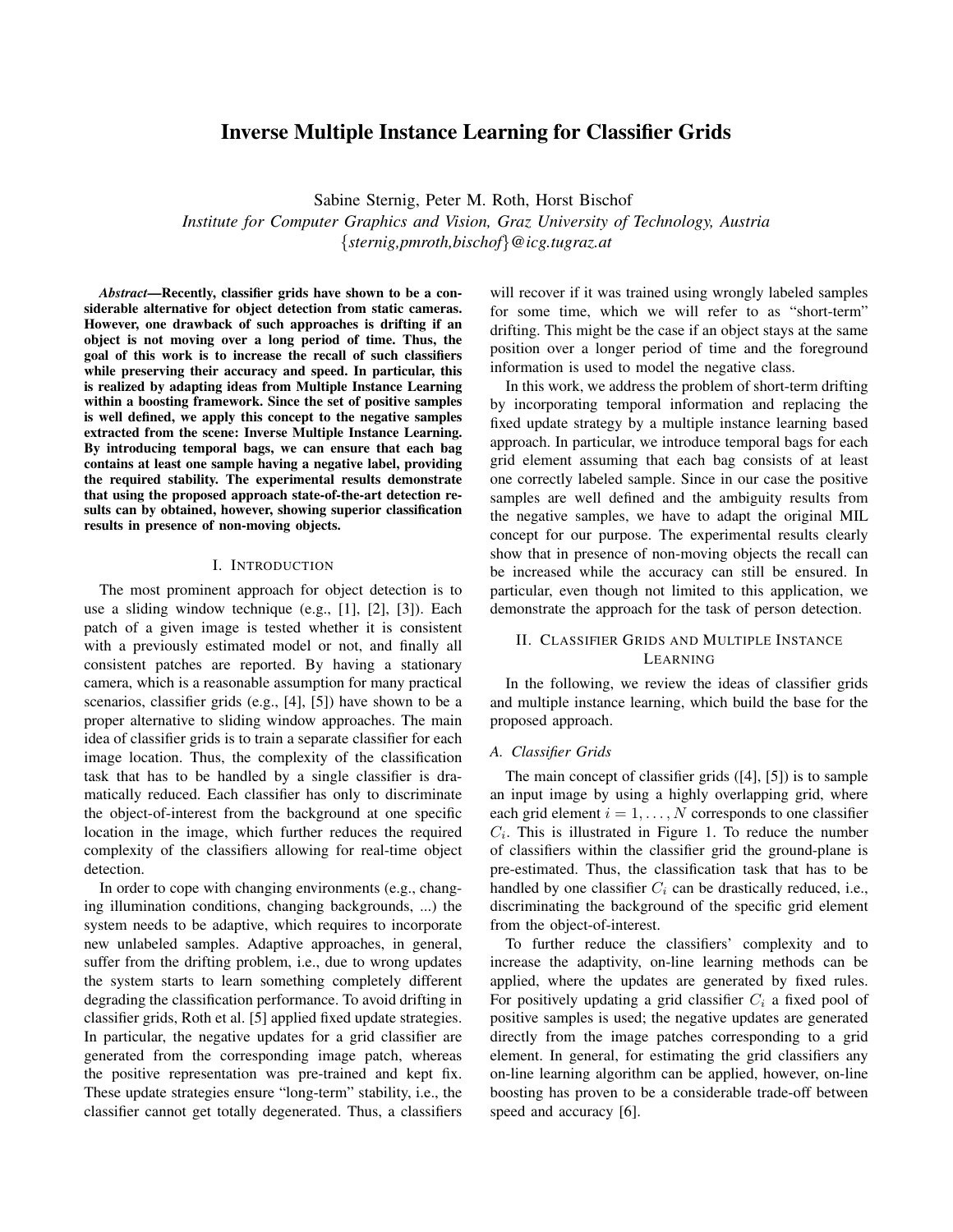

Figure 1. Grid-based classification: a highly overlapping grid of classifiers is placed over the image.

To further increase the stability and to speed up the computation a combination of two generative models can be applied in parallel [5]: a pre-trained model for the positive class and an adaptive model for the negative class, which is still updated using samples from the scene. In this way the strong positive prior inhibits fast temporal drifting while ensuring the required adaptivity.

#### *B. Multiple Instance Learning*

Multiple-instance learning (MIL), first introduced by Dietterich et al. [7], is a machine learning paradigm that deals with ambiguously labeled data. In contrast to supervised learning algorithms, where each sample (instance) is provided a label, in multiple-instance learning training samples are grouped in bags  $B_i \subset \mathbb{R}^d, i = 1, \ldots, N$ , where each bag consist of an arbitrary number of instances:  $B_i = \{x_{1i}, x_{2i}, \dots, x_{m_i i}\}.$  Negative bags  $B_i^-$  consist only of negative instances, whereas for positive bags  $B_i^+$  it has only to be guaranteed that they contain at least one positive instance. There are no further restrictions to the non-positive instances in  $B_i^+$ , they might not even belong to the negative class.

The task now is to learn either a bag classifier  $f$ :  $B \to \{-1, 1\}$  or an instance classifier  $f : \mathbb{R}^d \to \{-1, 1\}.$ However, bag classification can follow automatically from instance prediction, e.g., by using the *max* operator  $p_i$  =  $\max_i \{p_{ij}\}\$  over posterior probabilities over the instances  $p_{ij}$ within the  $i^{th}$  bag. Thus, there have been various multipleinstance learning extensions of popular supervised learning algorithms. In particular, Viola et al. [8] developed a multiple instance boosting algorithm (MILBoost) and applied it to object detection. This algorithm was later on adopted to the on-line domain by Babenko et al. [9] allowing for stable tracking of objects.

#### III. INVERSE MIL FOR CLASSIFIER GRIDS

Even though the updates generated by the fixed rules are correct most of the time, they might be wrong causing the classifier to drift. Especially, if an object is not moving over a long period of time, also foreground information is labeled as negative and the positive information is temporally unlearned. Since this can be seen in the context of ambiguous labeled samples, Multiple Instance Learning could help to solve this problem.

To avoid short-term drifting, while still preserving the long-term robustness (due to the combination of off-line pre-trained positive distributions  $D_j^+$  and on-line estimated negative distributions  $D_j^-$ , we adapt the boosting approach presented in [5] to the MIL domain. Thus, the goal is to estimate a strong classifier

$$
H(\mathbf{x}) = \sum_{j=1}^{N} \alpha_j h_j(\mathbf{x})
$$
 (1)

by a linear combination of N weak classifiers  $h_i(\mathbf{x})$ . Similar to Babenko et al. [9] we use a different loss function, optimizing the binary log likelihood over bags in form of

$$
log \quad \mathcal{L} = \sum_{i} (y_i log p(y_i) + (1 - y_i) log (1 - p(y_i))), (2)
$$

where the instance probability can be estimated using a sigmoid function

$$
p(y|x) = \sigma(H(x)) = \frac{1}{1 + e^{-H(x)}},
$$
\n(3)

which requires a gradient descent in function space. The bag probability  $p(y|B)$  is modeled by the Noisy-OR (NOR) operator:

$$
p(y_i|B_i) = 1 - \prod_{j=1} (1 - p(y_i|x_{ij})).
$$
 (4)

However, since the positive samples are well defined and the ambiguity concerns only the negative samples, the original MIL idea has to be adapted. In our case the negative bags  $B_i^-$  would need to contain only one negative example whereas the positive bag  $B_i^-$  consists only of positive examples:

$$
\forall x_{ij}^+ \in B_i^+ : y(x_{ij}^+) = 1 \tag{5}
$$

$$
\exists x_{ij}^- \in B_i^- : y(x_{ij}^-) = -1 \tag{6}
$$

In order to correctly calculate the loss  $\mathcal L$  by inverting the problem, we have to switch the labels between the positive and the negative class (*inverse MIL*). This causes to focus on examples that are more likely to be correct negative examples. Since only negative updates are performed, we can neglect the positive bags. To generate the negative bags, we collect a stack of input images from the image sequence over time, which we refer to as "temporal bag".

Having a large stack assures that the assumption for the negative bag containing at least one negative sample is mostly valid, since the probability that an object stays at one specific location over a longer period of time is very low: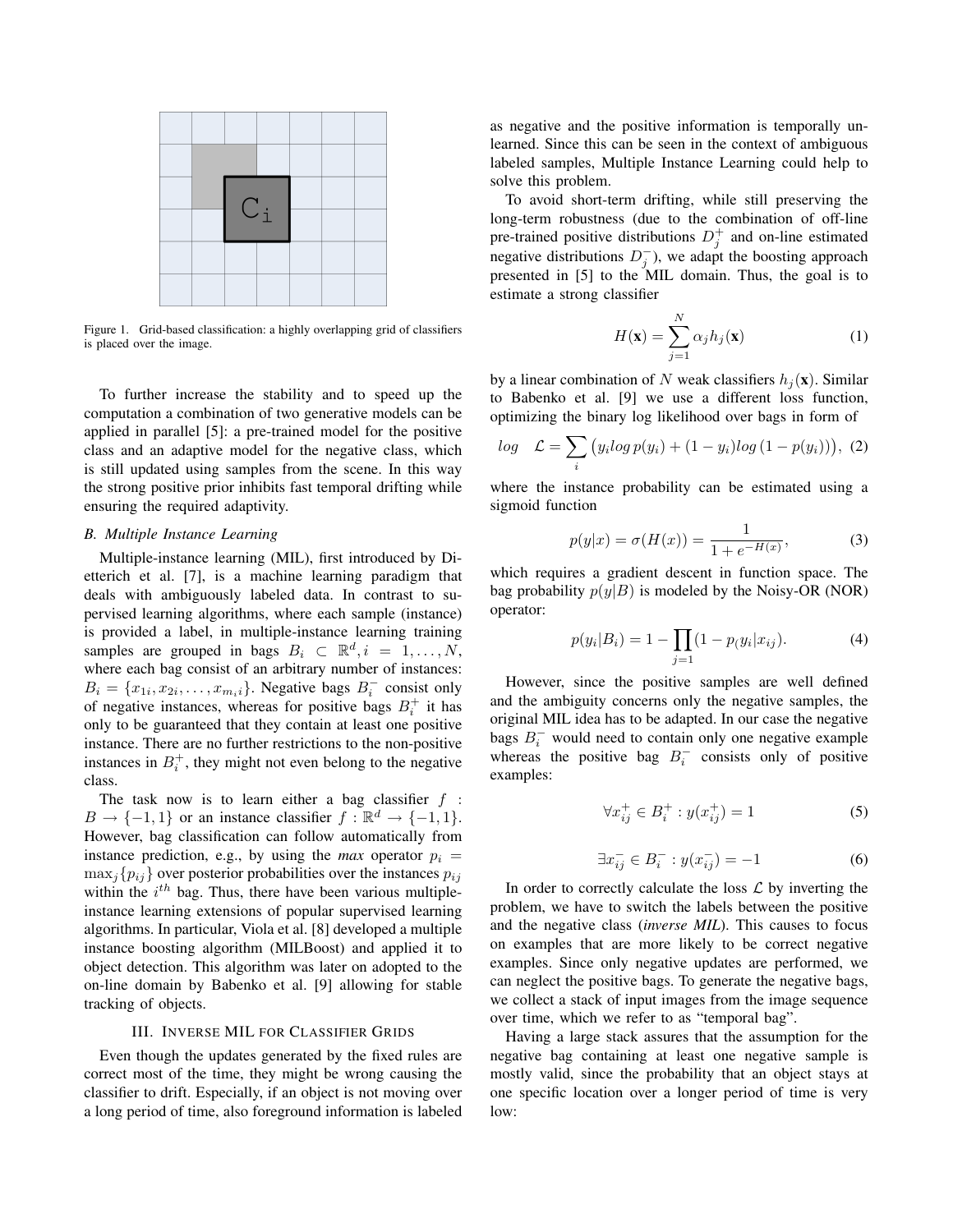$$
P(x = \text{object}) = \frac{\#p_i}{\Delta t} \ . \tag{7}
$$

Hence, the multiple instance learning property of inherently dealing with ambiguity in data can be used for improving the classifier grid approach and avoiding shortterm drifting.

#### IV. EXPERIMENTAL RESULTS

Although not limited to this application, we demonstrate our method on the task of pedestrian detection. In order to demonstrate the benefits of the proposed approach, we show two experiments. In the first experiment we illustrate that we can obtain state-of-the-art person detection results on publicly available datasets. The second experiment shows that by using the proposed approach short-term drifting can be handled considerable better than by existing classifier grid approaches such as [5].

For all experiments we use classifiers consisting of 30 selectors, each of them containing 30 weak learners. As weak classifiers we calculated simple stumps over the feature response of Haar-like features. For calculating the Recall-Precision-Curves (RPC) a detection is counted as true positive if it fulfills the overlap criterion [10], where a minimal overlap of 50% is required.

#### *A. PETS 2006*

For the first experiment we used a sequence from the publicly available PETS 2006 dataset consisting of 308 frames (720x576 pixels), which contains 1714 pedestrians. We compare our approach to other state-of-the-art person detectors, namely the deformable part model of Felzenszwalb et al. [2] (FS) and the Histograms of Oriented Gradients approach of Dalal and Triggs [3] (DT). Both approaches use fixed classifier and are based on the sliding window technique. In addition we compared our method to the classifier grid (CG) approach of Roth et al. [5]. Both classifier grid approaches use ground plane information to generate the grids. Thus, to enable a fair comparison, we removed all false positives for the sliding window based detectors which are smaller than 75% or larger than 125% of the grundtruth size. Since within this sequence there is only one person standing at the same position over a few frames, there is only a slightly improvement compared to the other approaches as shown in the Recall-Precision Curves (RPC) in Figure 2. In addition, qualitative results are shown in Figure 3.

#### *B. Corridor Sequence*

To demonstrate the benefits of our approach in presence of non-moving objects compared to existing classifier grid detectors, we generated a test sequence showing exactly this problem: Corridor Sequence. The sequence showing a corridor in a public building consists of 900 frames



Figure 2. Recall-Precision Curves for PETS 2006 sequence. Our proposed approach reaches slightly better results compared to state-of-the-art object detectors on the publicly available dataset.



Figure 3. Illustrative results on the PETS 2006 sequence.

(640x480) containing 2491 persons, which are staying at the same position over a long period of time.

The results obtained by the proposed approach and the CG method are shown in Figure 4. Since the temporary drifting can be avoided, it clearly can be seen that the recall is significantly improved. The same behavior can be recognized from Figure 5, which visualizes the difference between the two approaches. The first row show detection results of the original classifier grid approach, whereas in the second row detection results using the proposed inverse multiple-instance learning strategy are illustrated. It clearly can be seen that the person on the right side, standing at the same position over 175 frames, is detected by the proposed approach where it is not detected by the other.